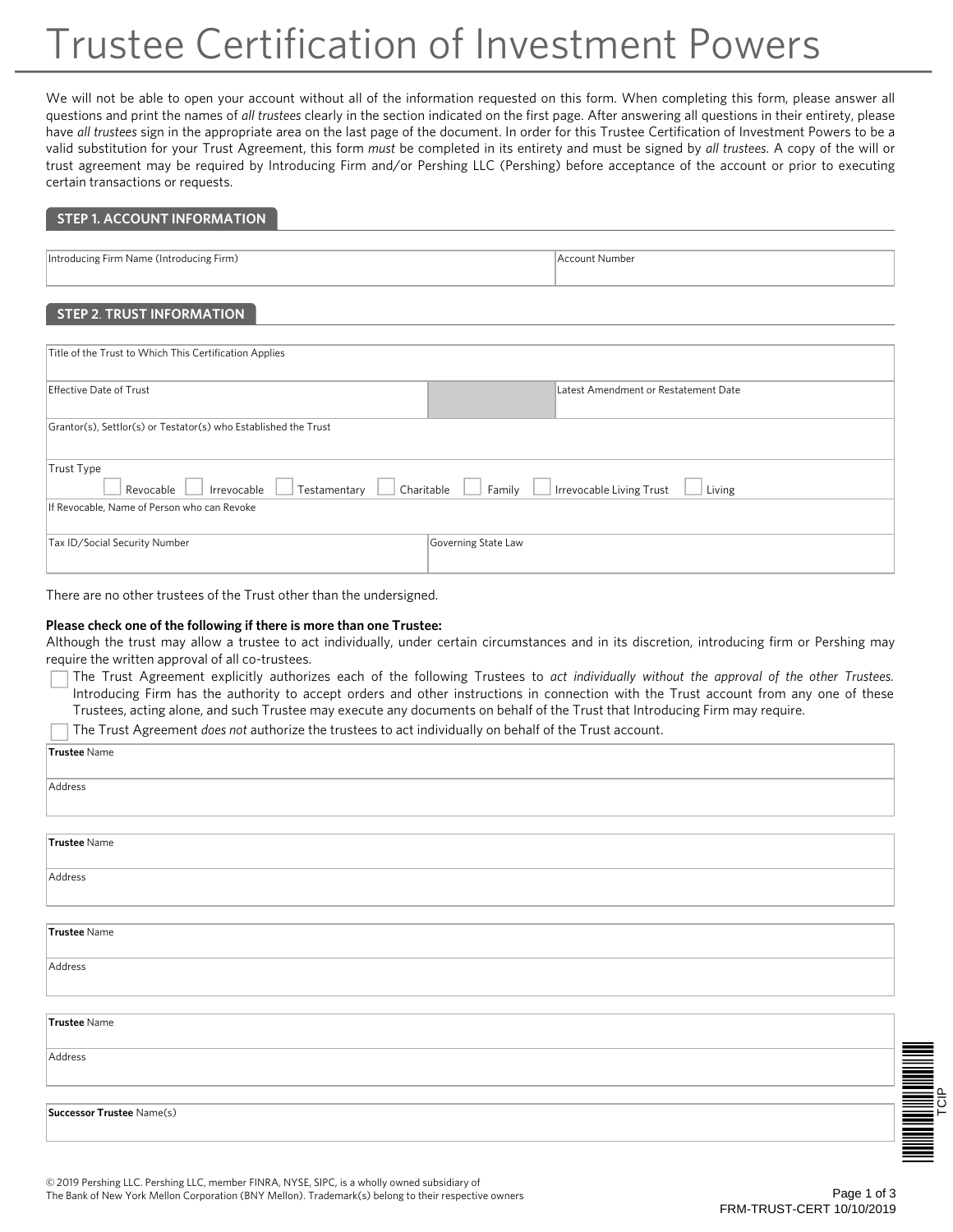## **STEP 3**. **POWERS OF THE TRUSTEE**

The undersigned Trustee(s) certify that, under the Trust Agreement and/or applicable state or local law, they have the power to enter into transactions for the purchase and sale of securities and other investments, including without limitation, stocks (preferred or common), bonds, mutual funds, and certificates of deposit.

#### **In Addition to the Foregoing Powers, the Undersigned Trustees are Specifically Authorized to:**

| Yes<br>No               | Maintain margin accounts and through such accounts borrow money to withdraw funds on margin, purchase securities on<br>margin and to pledge those securities and all others in the margin account as security for the loan.                                                                                                                                                                                                                                              |
|-------------------------|--------------------------------------------------------------------------------------------------------------------------------------------------------------------------------------------------------------------------------------------------------------------------------------------------------------------------------------------------------------------------------------------------------------------------------------------------------------------------|
| <b>Yes</b><br>No        | Borrow money or make any contract the effect of which is to borrow money, and secure such obligations by mortgages or<br>other liens upon any Trust property; borrow, guarantee and/or pledge any Trust assets as collateral, as the case may be,<br>with respect to a loan; guarantee a borrowing of money or to make any contract the effect of which is to guarantee a<br>borrowing, and secure such obligations by mortgages or other liens upon any Trust property. |
| <b>No</b><br><b>Yes</b> | Sell securities that the Trust does not own (short sales) and borrow securities to facilitate this practice.                                                                                                                                                                                                                                                                                                                                                             |
| <b>Yes</b><br><b>No</b> | Engage in the purchase of call options.                                                                                                                                                                                                                                                                                                                                                                                                                                  |
| Yes<br><b>No</b>        | Engage in covered call writing.                                                                                                                                                                                                                                                                                                                                                                                                                                          |
| <b>Yes</b><br>No        | Engage in purchase of put options.                                                                                                                                                                                                                                                                                                                                                                                                                                       |
| <b>Yes</b><br><b>No</b> | Engage in the sale of uncovered call and put options and engage in spread, straddle and all other options strategies.                                                                                                                                                                                                                                                                                                                                                    |
| <b>Yes</b><br>No        | Delegate Trustee powers, including check writing authority, to third parties, such as investment advisors or other agents,<br>under a Power of Attorney (POA), other document, or the Trust Agreement. A copy of the POA, other document, or section<br>of the Trust Agreement showing the delegation of such power in undersigned's capacity as Trustee is also required.                                                                                               |
| Yes<br>No               | Establish and maintain an asset management account with a debit card and/or check writing, from which account funds are<br>directly spent, the responsibility for which is entirely that of the Trustee(s).                                                                                                                                                                                                                                                              |
| <b>Yes</b><br>No        | Receive on behalf of the Trust or deliver to the Trust or third parties any and all assets including, but not limited to, monies,<br>stocks, bonds, and other securities. To sell, assign, and endorse for transfer certificates representing stocks, bonds, and<br>other securities now registered or hereafter registered in the name of the Trust.                                                                                                                    |
| <b>Yes</b><br><b>No</b> | Transfer any and all assets of the Trust to any of the Trustee(s) individually.                                                                                                                                                                                                                                                                                                                                                                                          |
| Yes<br>No               | Execute and sign Form W-9 for a US trust, or the relevant Form W-8 for a foreign trust.                                                                                                                                                                                                                                                                                                                                                                                  |

#### **STEP 4**. **TRUSTEE(S) INDEMNIFICATION AND SIGNATURES**

The undersigned Trustees jointly and severally indemnify and hold harmless the Introducing Firm and Pershing, and each of their affiliates, officers, directors, employees, agents, successors or assigns from any liability (including attorney's fees) from and against any claims, judgments, expenses, liabilities or costs of defense or settlement arising out of or related to breach of any representation or warranty made herein, or from effecting any transfers or transactions pursuant to instructions given by any of the Trustees or Successor Trustees listed above, or any actual improper or unsuitable action resulting from instructions given to the Introducing Firm or Pershing by any of the Trustees. This indemnification is made by us both in our capacities as Trustees and in our individual capacities. We certify that the Trust is currently in existence, had not been revoked, modified or amended in any manner that would cause the certifications herein to be incorrect and, we agree to inform the Introducing Firm immediately in writing of any amendment to the Trust, any change in the composition of the Trustees, or any other event which could alter the certifications made above. We acknowledge the Introducing Firm's and/or Pershing's right to examine the Trust Agreement and hereby agree to provide the Introducing Firm or Pershing with a copy of the Trust Agreement if so requested. (Where applicable, plural references in this certification shall be deemed singular.)

| Trustee Name | Date |
|--------------|------|
|              |      |
| Signature    |      |
| X            |      |
|              |      |
| Trustee Name | Date |
| Signature    |      |
| X            |      |